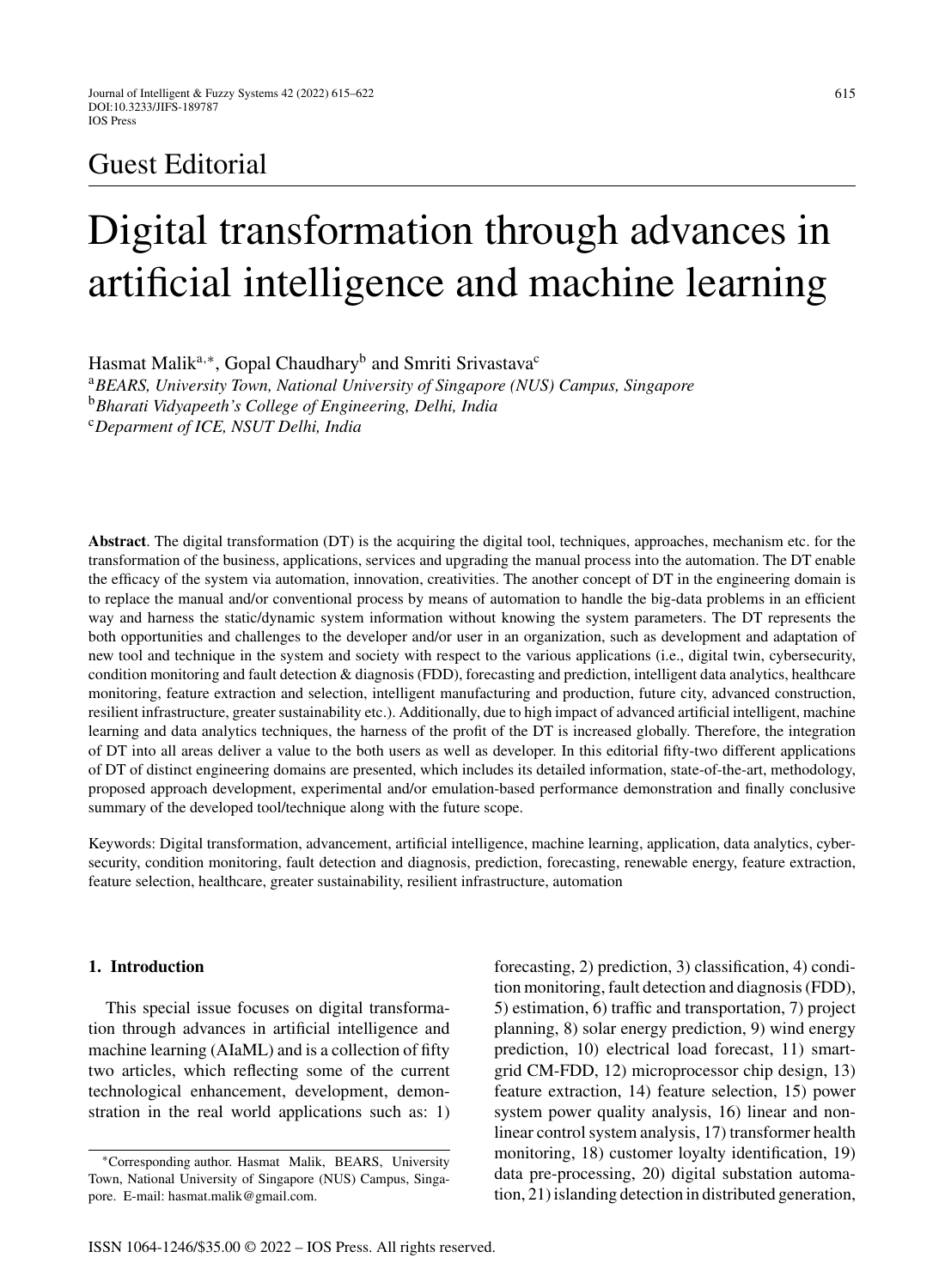22) power extraction and monitoring, 23) occupancy detection, 24) power compensation, 25) MPPT with fluctuation conditions analysis, 26) hybrid energy sources, 27) wide area monitoring (WAM), 28) biometric system's applications, 29) fan monitoring, 30) Industrial Wireless Sensor Network (IWSN) design and monitoring, 31) data security, 31) health prognosis of energy storage system, 32) optimal power flow(OPF), 33) cybersecurity and attacks, 34) electric vehicles, 35) energy management, 36) electrical motor diagnosis, 37) power system FDD, 38) emission control, 39) clustering, 40) sensor-less monitoring, 41) electric braking system, 42) image processing, 43) health care industry, 44) power system automation, 45) market analysis and forecasting, 46) internet of things (IoT), 47) pattern reorganization, 48) optimization etc.

Nuzhat Fatema et al. [1] proposed a hybrid intelligent approach based on empirical mode decomposition (EMD), autoregressive integrated moving average (ARIMA) and Monte Carlo simulation (MCS) methods for multi-step ahead medical tourism (MT) forecasting using explanatory input variables based on two decade real-time recorded database. In the proposed hybrid model, these variables are 1st extracted then medical tourism is forecasted to perform the long term as well as the short term goal and planning in the nation.

Jafar A. Alzubi et al. [2] proposed a convolutional neural network based novel approach for driver distraction detection when a driver is distracted due to in hand electronic devices which is not only able to detect the distraction with high accuracy but also is energy and memory efficient.

Caichuan Wang and Jiajun Li [3] developed a scheme for decision making on the investment project is to analyze the feasibility and rationality of the project plan from multiple angles. This article a group decision making method based multifunctional intuitively fuzzy VIKOR interval sets.

Malik et al. [4] proposed an intelligent approach for multi-step ahead short-term wind speed forecasting (STWSF) for smart-grid application. The STWSF models are developed to forecast the wind speed into a multi-step ahead, which is used to demonstrate the daily forecast results in One-Step-Ahead (OSA), Two-Step-Ahead (TSA), and Three-Step-Ahead (ThSA) based forecasting manner.

Arun Prasath Raveendran et al. [5] proposed a fuzzy-based MIP and Graph theory-based Traffic Estimator (GTE) system, which is utilized to define a new asymmetric multiprocessor heterogene

framework on microprocessor (AHt-MPSoC) architecture. The bandwidths, energy consumption, wait and transmission range is better accomplished in this suggested technique than the standard technique and it is also implemented with a multi-task framework.

Achin Jain and Vanita Jain [6] presented a hybrid feature selection technique for sentiment classification. The authors have utilized a GA (Genetic Algorithm) and a combination of existing feature selection methods such as Information Gain (IG), CHI Square (CHI), and GINI Index (GINI). The performance of the proposed approach is demonstrated by using three databases, named IMDB Movie Review, Amazon Product Review and Yelp Restaurant Reviews. The experimental results show that proposed approach performed best in all three domain datasets.

Malik, H et al. [7] represented a novel approach for power quality disturbances (PQDs) diagnosis (PQDD), which includes real-time data generation, data pre-processing, feature extraction, feature selection, intelligent model development for PQDD. Data decomposition approach of EMD is utilized to generate the feature vector of IMFs. These features are utilized as an input variable to the intelligent classifiers. In this article PQDD is analyzed based on SVM method and obtained results are compared with conventional AI method of LVQ-NN.

A. K. Sharma and B. Bhushan [8] represents the implementation of the various fuzzy controller with robust sliding mode control (SMC) technique on a nonlinear system considering various external disturbances and model uncertainties. The nonlinear system considered here is a single link inverted pendulum. The proposed work combines the advantages of sliding mode controlling technique and fuzzy logic controller.

Md Tabrez et at. [9] proposed an equivalent circuit modelling of a three-phase to seven-phase transformer using particle swarm optimization (PSO) and Genetic Algorithm (GA). The proposed model is optimized through PSO and GA algorithms and tested for minimum voltage error in each phase.

Asif Sanaullah et al. [10] developed an intelligent model to analyzing impact of relationship benefit and commitment on developing the customer loyalty using a hybrid machine intelligence approach. Survey methodology was used to gather data from three different service sectors based on the classification by Bowen. A sample of 600 customers and responses were collected randomly from the front desk of services. The presented approach is very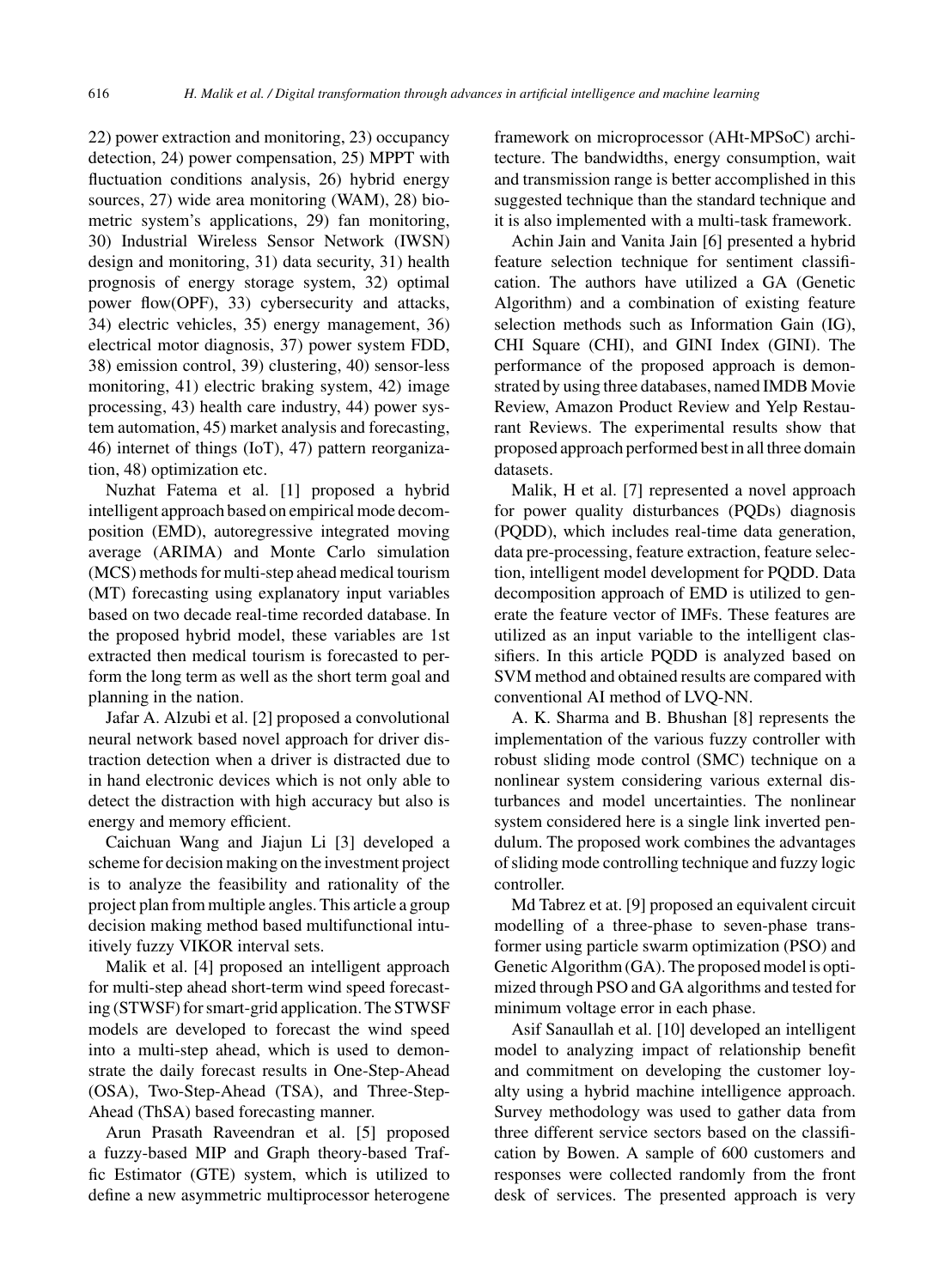useful for service industry for short-term as well longterm future planning.

B. K. Mohanta et al. [11] developed a machine learning based accident prediction in a secure IoT enables transportation system. The main motive behind this study is to predict the specific features which could affect vehicle accident severity. In this article, several classification models such as Logistic Regression, Artificial Neural network, Decision Tree, K-Nearest Neighbors, and Random Forest have been implemented for predicting the accident severity.

S. Goel, and M. Tushir [12] proposed a new semisupervised clustering approach for incomplete data, which is unlabeled in nature. The novelty of the proposed approach is that it considers the missing features along with available knowledge (labels) of the data set.

A. Azeem et al. [13] developed a hybrid intelligent approach for real-time harmonics analysis of digital substation equipment based on IEC-61850. In this article, firstly, experimental analysis is performed to validate the laboratory prototype setup using FFT (fast Fourier transform), STFT (short-time Fourier transform) and CWT (continuous wavelet transform). Then, features are extracted from experimental dataset using EMD (empirical mode decomposition) method. The IMFs (intrinsic mode functions) have been generated from EMD, which are used as an input variable to the two different diagnostic models, i.e., ANN and J48 algorithm.

P. Ray et al. [14] developed two accurate hybrid islanding detection schemes for distribution network based on Wavelet Transform and Stockwell transform (S-transform). The proposed methods use the potential of sequence voltage (negative) retrieved at the target Distributed Generation (DG) location of the distribution network under study. The proposed schemes are tested in a distribution network consisting of two 9 MW wind farm driven by six 1.5 MW wind turbine connected to 120 kV main grid through a 25 kV, 30 km feeder.

Abhinav K. Gautam et al. [15] proposed an intelligent BWO algorithm-based maximum power extraction from solar-PV-powered BLDC motordriven light electric vehicles. The proposed system also addresses the problems of conventional MPPT methods via a black widow spider-inspired optimization approach. The simulink results run in parallel with the Typhoon HIL 402 setup to demonstrate the experimental setup.

N. Fatema et al. [16] developed a deterministic and probabilistic occupancy detection scheme with a novel heuristic optimization and Back-Propagation (BP) based algorithm. In this article, the GSA (Gravitational Search Algorithm) is used as a new training technique for BPNN is order to enhance the performance of the BPNN algorithm by decreasing the problem of trapping in local minima, enhance the convergence rate and optimize the weight and bias value to reduce the overall error. The proposed approach is validated with different hidden-layer neurons for both experimental studies based on BPNN and BPNNGSA.

Mohd. A. Anees et al. [17] proposed a scheme for reactive power compensation for grid by Packed-U-Cell inverter using model predictive control strategy with intelligent Multi-objective approaches. The developed prototype performs well under dynamic conditions and can successfully track the current command during step changes in the power demand.

I. Pervez et al. [18] developed an MPPT method using hybrid radial movement optimization with teaching-learning based optimization under fluctuating atmospheric conditions. The proposed algorithms have been discussed in detail and applied to multiple shading patterns in a solar PV generation system under perturb condition.

A. Riyaz et al. [19] developed an Intelligent Optimization Technique for Power Quality Enhancement of a Hybrid Energy Source Powered Packed E-Cell Inverter for micro-grid applications. Here in this study, Genetic Algorithm (GA) optimization technique is used to eliminate the harmonics. The experimental demonstration for the validation of the proposed scheme is performed by using Typhoon HIL (hardware in loop).

W. Ahmad et al. [20] represented the Development methodology and approach of the wide area monitoring system for smart grid application. In this article, the design and implementation for optimum placement of PMU in power system network (PSN) have been performed and validated by using 5 different intelligent approaches at an emulation platform. Different case studies based on IEEE 7, 14 and 30 bus system have been performed and analyzed. The obtained results for voltage estimation error and phase estimation error with and without PMU data are compared.

S. Kaur et al. [21] developed a PCANet based biometric system with fusion of palmprint and dorsal hand vein. A method using Convolution Neural Networks (CNN) to extract discriminative features from the data samples is proposed. The proposed method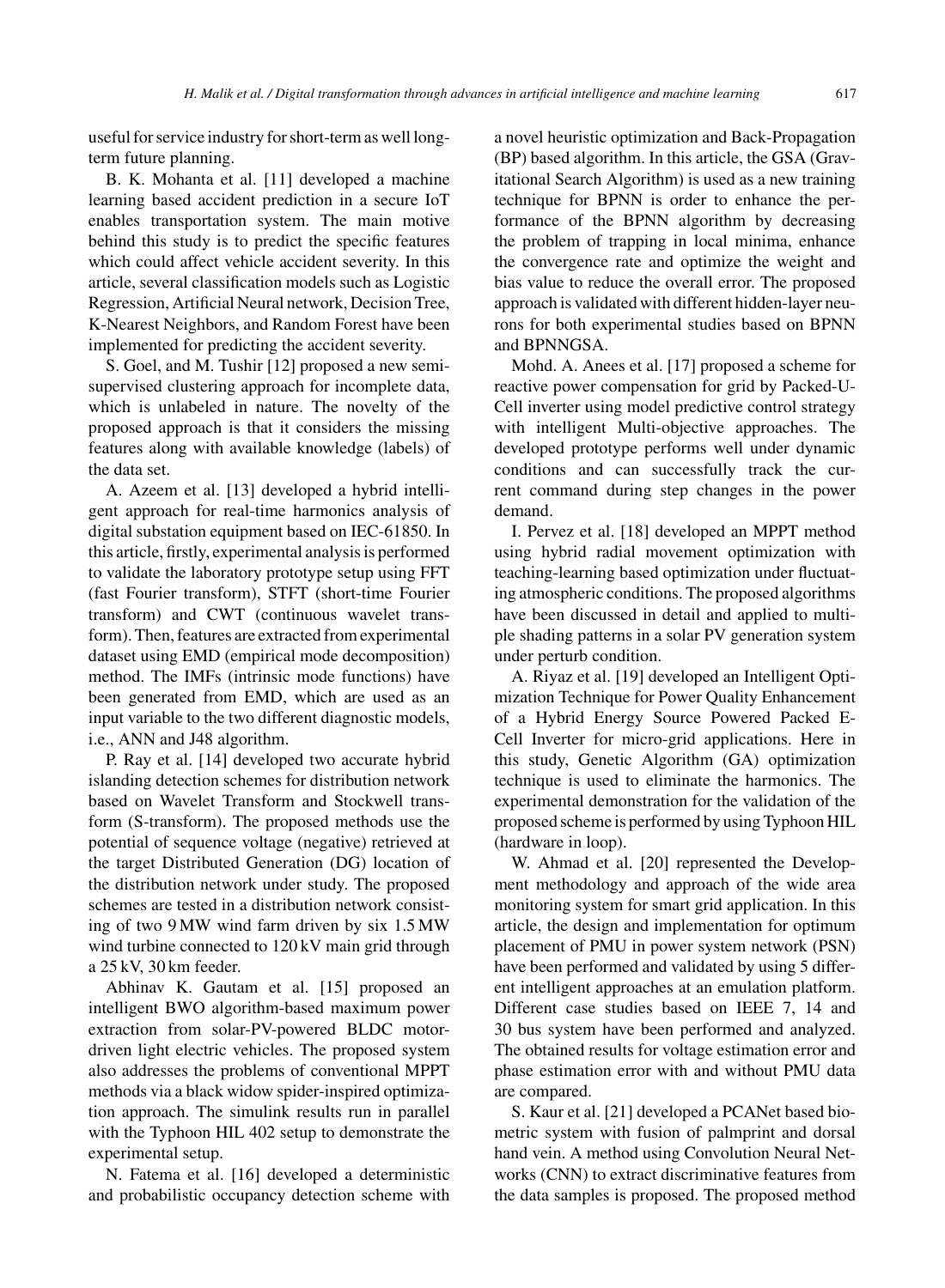gives higher accurate results in a less constrained environment.

Mohammed A. et al. [22] proposed an MPPT based on bat algorithm for photovoltaic systems working under partial shading conditions. The proposed model has been verified in both Simulink and experimental environment using Hardwar in loop (HIL) with a Typhoon HIL 402 setup. The proposed algorithm is simple and efficient, and having a low-cost microcontroller.

K. Sarita et al. [23] proposed a Principal component analysis technique for early fault detection of industrial induced draft (ID) fan, which reduce the predictive maintenance cost. The proposed technique predicts the fault of the ID fan-motor system, being applicable for other rotating industrial equipment, and also for which the failure data, or historical data, is not available.

Omar A. Alzubi [24] developed A Deep Learningbased Frechet and Dirichlet Model for Intrusion Detection in IWSN (Industrial Wireless Sensor Network). In order to improve intrusion detection rate (IDR) with minimum time, generalized Frechet Hyperbolic Deep and Dirichlet Secured (FHD-DS) data communication model is developed. The observed results show that the generalized FHD-DS data communication method achieves higher IDR with minimum time.

Ibrahim Alsaidan et al. [25] proposed an intelligent model using different AI methods for solar energy forecasting, which is a step towards sustainable power generating system. The forecasting accuracy of the developed models is evaluated based on statistical indices such as absolute relative error and mean absolute percentage error.

V. S. Bisht et al. [26] proposed a data-driven intelligent hybrid method for health prognosis of lithium-ion batteries. For this a new health indicator is proposed and used for the RUL estimation in place of actual capacity or internal resistance value.

S. Malik and P. Bansal [27] developed a multimodal semantic analysis with regularized semantic autoencoder for real world data by using Conditional Principal label space transformation (CPLST).

V. Srivastava and S. Srivastava [28] proposed a hybrid optimization based PID control of ball and beam system to control ball position and beam angle. In this article, two hybrid algorithms namely PSO-GSA and PSO-GWO are utilized to tune controller parameters which in turn improve the system performance.

S. Gupta et al. [29] illustrated a whale optimization based synchronization and control of two identical fractional order financial chaotic systems. To show the efficacy of the proposed method, analysis is performed for orders between [0 to 1], and also for sensitivity to initial conditions**.**

S. Tyagi et al. [30] illustrated a multimodal biometric system using deep learning based on face and finger vein fusion. The experimental results over all considered public databases show a significant improvement in terms of identification and recognition accuracy as well as equal error rates.

R. Devarapalli et al. [31] developed an approach to solve optimal power flow (OPF) problems using a novel hybrid whale and sine cosine optimization algorithm. To validate the performance of proposed technique, the results are compared with other methods available in the literature.

N.S. Bhati, M. Khari [32] demonstrated a new ensemble based approach for intrusion detection system (IDS) using Voting. The experiment is performed on the KDDCup99 Dataset. The results based on performing the experiment in Python fetched an accuracy of 99.90%.

S. Sarin et al. [33] developed a CNN-based multimodal touchless biometric recognition system using gait and speech. The paper also explores various fusion strategies for combining the two pipelines and shows how various metrics get affected with different fusion strategies.

P. Meghana et al. [34] proposed a blockchain technology based decentralized energy management/ scheduling system in multi-microgrids (MGs) including electric vehicles. To enhance the security and trust, blockchain technology can be incorporated. The market is shifted to decentralized state by using blockchain. The system was simulated using IEEE 118 bus feeder which consists of 5 MGs.

M. Hasan et al. [35] developed a fuzzy rule based control algorithm for MPPT to drive the brushless DC motor based water pump. The performance of proposed fuzzy rule based control algorithm is demonstrated using simulation results on MATLAB platform.

Noor Akhmad Setiawan et al. [36] proposed a classification of arrhythmia's ECG signal using cascade transparent classifier. Feature extraction and feature classification methodology is adopted to show the performance of the proposed approach. Classification performance was evaluated with publicly available dataset, the MIT-BIH Physionet Dataset using 10 fold cross validation.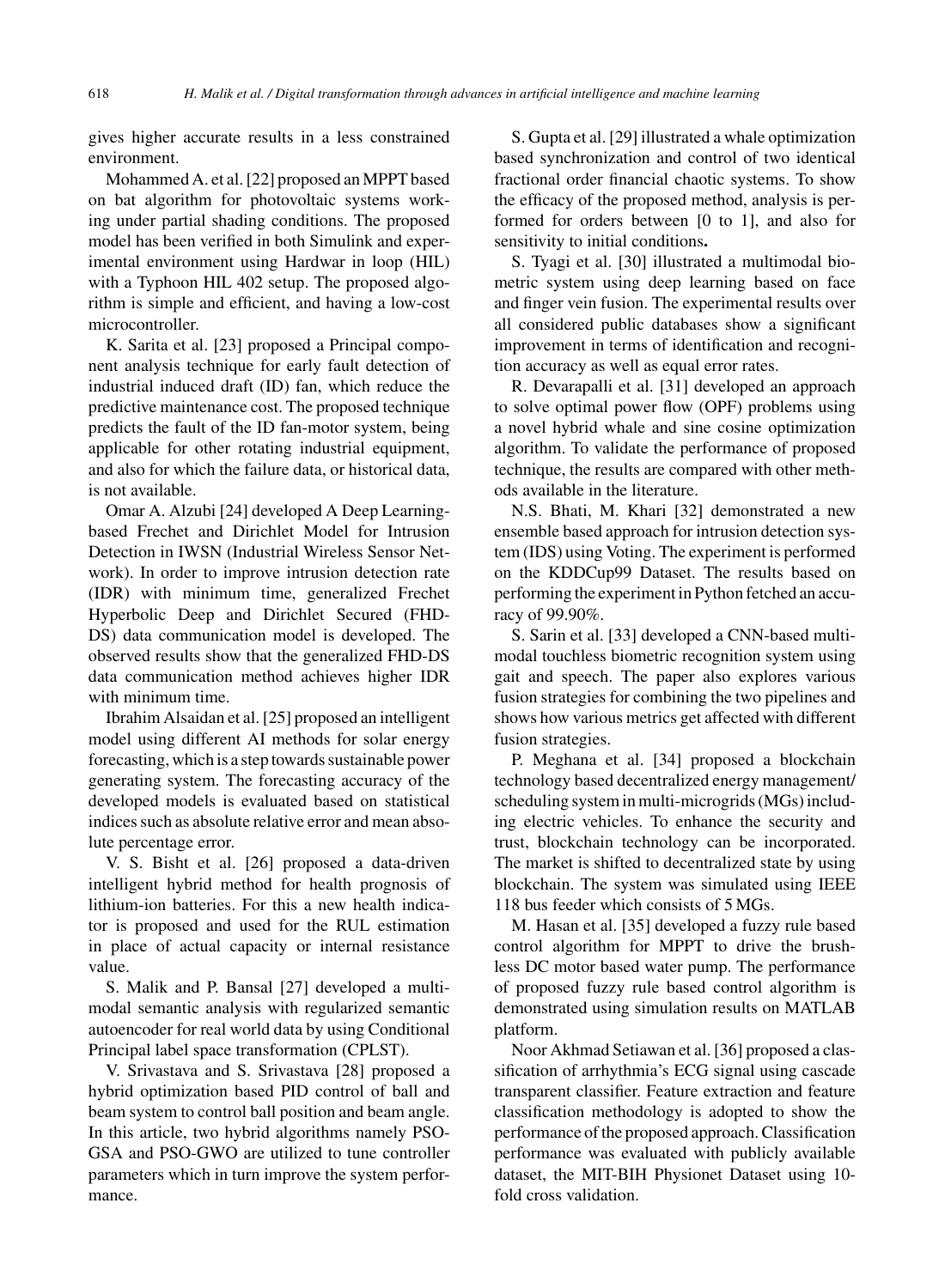P. Srikanth and C. Koley [37] developed a fuzzified time-frequency method for identification and localization of power system faults (i.e., Asymmetrical Phase Faults, Asymmetrical Ground Faults, and Symmetrical Phase faults). In this work, IEEE-9 and IEEE-14 bus systems have been considered as the test systems for validating the proposed methodology for identification and localization of Power System Faults.

B Venkateswara Rao et al. [38] represented an application of bat algorithm for wind integrated power system to reduce emission. The proposed case study, i.e., considering wind plant and SVC with BA, is applied on the IEEE30 bus system to validate the performance of the proposed approach.

S. Singh and S. Srivastava [39] proposed a Kernel fuzzy C- means clustering with teaching learning based optimization algorithm (TLBO-KFCM). Simulation using five data sets are performed and the results are compared with two other optimization algorithms (genetic algorithm GA and particle swam optimization PSO).

Suryakant et al. [40] developed an Improved ANFIS based MRAC observer for Sensorless Control model for permanent magnet synchronous motor (PMSM). In the proposed method adaptive model and adaptive mechanism are replaced by an improved ANFIS controller, which neutralize the effect of parametric variation and results in improved performance of the drive.

I. Kumar et al. [41] proposed an automated white corpuscles nucleus segmentation using a deep neural network from microscopic blood smear. The proposed model uses the combination of 'binary cross entropy' and 'adam' for maintaining learning rate in each network weight. To validate the potential and capability of the above proposed solution, ALL-IDB2 dataset is used.

Abhinav K. Gautam et al. [42] proposed an optimal power management strategy of regenerative braking using fuzzy logic controller for BLDC motor-driven E-Rickshaw. In Hybrid energy sources, solar power is used to charge a battery (primary source) that is effectively coupled to an ultra-capacitor (ancillary source) for peak demand supplies.

Majed A. Alotaibi et al. [43] developed a new hybrid model combining EMD and neural network for multi-step ahead load forecasting, which is most prominent for the distinct applications of MPS and VPP such as real-time analysis of energy storage system, distributed energy resources, demand side management and electric vehicles etc. The model performance is demonstrated by suing historical dataset collected form GEFCom2012 and GEFCom2014.

S. Dhingra and P. Bansal [44] represented the designing of a rigorous image retrieval system with amalgamation of artificial intelligent techniques and relevance feedback. In this implementation, an exclusive and competent content based image retrieval (CBIR) system is schemed by the integration of Color moment (CM) and Local binary pattern (LBP). In this article, two artificial intelligent CBIR models are proposed, first one is (Hybrid + SVM + RF) and second is (Hybrid + CFBPNN + RF) and their performance parameters are compared.

D. Prasad et al. [45] proposed a grid interfaced solar-wind hybrid power generating systems using fuzzy-based TOGI control technique for power quality improvement. The proposed system includes the solar photovoltaic, permanent magnet based synchronous generator (PMSG), DC-DC converter, MPPT based on incremental conductance, three phases IGBT based voltage source converter (VSC), with a third order generalized integrator (TOGI) control technique. Test results are performed by using within the IEEE-519 standard.

S. Sharma et al. [46] developed a control loop oscillation detection and quantification system using PRONY method of IIR filter design and deep neural network. Experimental results confirm that the presented algorithm is capable of detecting the presence of single or multiple oscillations in the control loop data and the proposed algorithm is also able to estimate the frequency and amplitude of detected oscillations with high accuracy.

N. Fatema et al. [47] proposed a data-driven intelligent model for quality management in healthcare. Quality management in healthcare incorporates with making of various quality policies, quality planning and assurance, quality control and quality improvement. Quality improvement (QI) is the scheme used for betterment of the services delivered to the patients, such as diagnosis and treatment. In this article artificial intelligence and machine learning techniques have been implemented to enhance the diagnosis accuracy of the liver fibrosis which is caused by hepatitis C virus (HCV). The proposed data-driven intelligent model for identification of liver fibrosis using hybrid approach is designed and implemented to overcome the SLBs problems with higher diagnostic accuracy.

P. Srikanth and C. Koley [48] developed a deep learning and signal processing based algorithm for autorecognition of harmonic loads in the power sys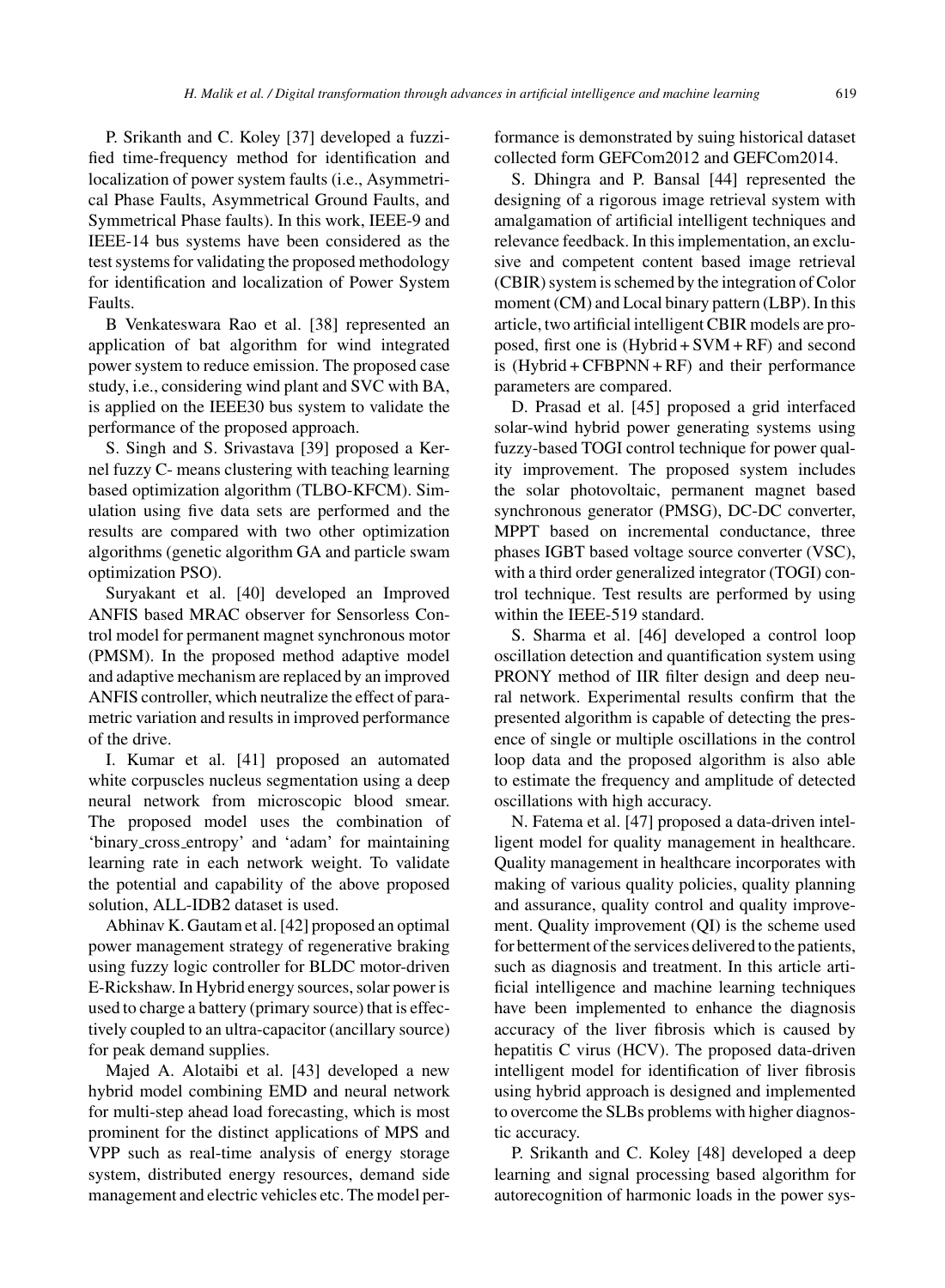tem network. A convolution neural network (CNN) based deep learning method has been proposed for automatic classification and localization of nonlinear loads present in an interconnected power system. The proposed approach avoids the usage of any additional fusion layer for obtaining unique features, reduces the training time and maintains the highest accuracy of 100%.

N. Kumar and MM. Tripathi [49] represented an investigation on effect of solar energy generation on electricity price forecasting and demonstrated results are compared with LSTM method. The forecasted electricity price considering the factor of solar energy generation was lower as compared with the forecast without solar energy generation.

S. P. Ajith Kumar et al. [50] proposed a distributed probability density based multi-objective routing system for Opp-IoT networks enabled by machine learning. The proposed approach opportunistic fuzzy clustering routing (OFCR) protocol employs a three-tiered intelligent fuzzy clusteringbased paradigm that allows representation of multiple properties of a single entity and the degree of association of the entity with each property group.

Abdulaziz Almutairi et al. [51] developed a cyberattacks identification model for IEC 61850 based substation using proximal support vector machine for maintaining the reliable, efficient, secure and multifunctional. In this article, few of the most serious threats (i.e., DoS (Denial of Services), MS (Message Suppression) and DM (Data Manipulation) attacks, where DoS is due to flood bogus frames) in the substation automation system (SAS) are analyzed. The obtained results of the demonstrated study shows the effectiveness and high level of acceptability for real side implementation to protect the SAS from the cyberattacks in different scenarios.

J. Singh et al. [52] proposed an intelligent framework for detecting fatigue induced by sleepdeprivation. The proposed method is non-intrusive, in which the subject is unaware of being monitored during the test, which helps to prevent biased results.

In conclusion, we express our gratitude to many people whose continuous support and co-ordination have made this special issue production successful. As guest editors, we specially thank the authors for their contributions. We are grateful to the reviewers for their valuable comments and prompt responses. We deeply thank to the JIFS Editor-in-chief and staff for their immense support and guidance during the complete process of this specials issue.

Hasmat Malik, Gopal and Smriti Srivastava *Guest editor(s)*

### **Acknowledgments**

The editors extend their appreciation to the Intelligent Prognostic Private Limited, India (iPrognostic.com) to provide the all type of technical  $\&$ non-technical facilities, cooperation, and support in each stage to make this special issue in reality.

#### **References**

- [1] N. Fatema, et al., Hybrid Approach Combining EMD, ARIMA and Monte Carlo for Multi-Step Ahead Medical Tourism Forecasting, *Journal of Intelligent & Fuzzy Systems* **42**(2) (2022), 1235–1251.
- [2] J.A. Alzubi, et al., Distracted Driver Detection using Compressed energy efficient Convolutional Neural Network, *Journal of Intelligent & Fuzzy Systems* **42**(2) (2022), 1253–1265.
- [3] C. Wang and J. Li, Project Investment Decision Based on VIKOR Interval Intuitionistic Fuzzy Set, *Journal of Intelligent & Fuzzy Systems* **42**(2) (2022), 623–631.
- [4] H. Malik, Multi-Step Ahead Time-Series Wind speed forecasting for Smart-Grid Application, *Journal of Intelligent & Fuzzy Systems* **42**(2) (2022), 633–646.
- [5] A.P. Raveendran, A High Performance Scalable Fuzzy based Modified Asymmetric Heterogene Multiprocessor System on Chip (AHt-MPSOC) Reconfigurable Architecture, *Journal of Intelligent & Fuzzy Systems* **42**(2) (2022), 647–658.
- [6] A. Jain and V. Jain, Sentiment Classification using Hybrid Feature Selection and Ensemble Classifier, *Journal of Intelligent & Fuzzy Systems* **42**(2) (2022), 659–668.
- [7] A. Almutairi, et al., Power Quality Disturbance Analysis Using Data-Driven EMD-SVM Hybrid Approach, *Journal of Intelligent & Fuzzy Systems* **42**(2) (2022), 669–678.
- [8] A.K. Sharma and B. Bhushan, Comparison of various Fuzzy Sliding Mode based Controller on Single Link Inverted Pendulum, *Journal of Intelligent & Fuzzy Systems* **42**(2) (2022), 679–688.
- [9] Md. Tabrez, et al., Equivalent circuit modelling of a three-phase to seven-phase transformer using PSO and GA, *Journal of Intelligent & Fuzzy Systems* **42**(2) (2022), 689–698.
- [10] A. Sanaullah, et al., Analyzing impact of relationship benefit and commitment on developing loyalty using machine intelligence approach, *Journal of Intelligent & Fuzzy Systems* **42**(2) (2022), 699–712.
- [11] B.K. Mohanta, et al., Machine Learning Based Accident prediction in Secure IoT Enable Transportation System, *Journal of Intelligent & Fuzzy Systems* **42**(2) (2022), 713–725.
- [12] S. Goel and M. Tushir, A New Semi-supervised Clustering for Incomplete data, *Journal of Intelligent & Fuzzy Systems* **42**(2) (2022), 727–739.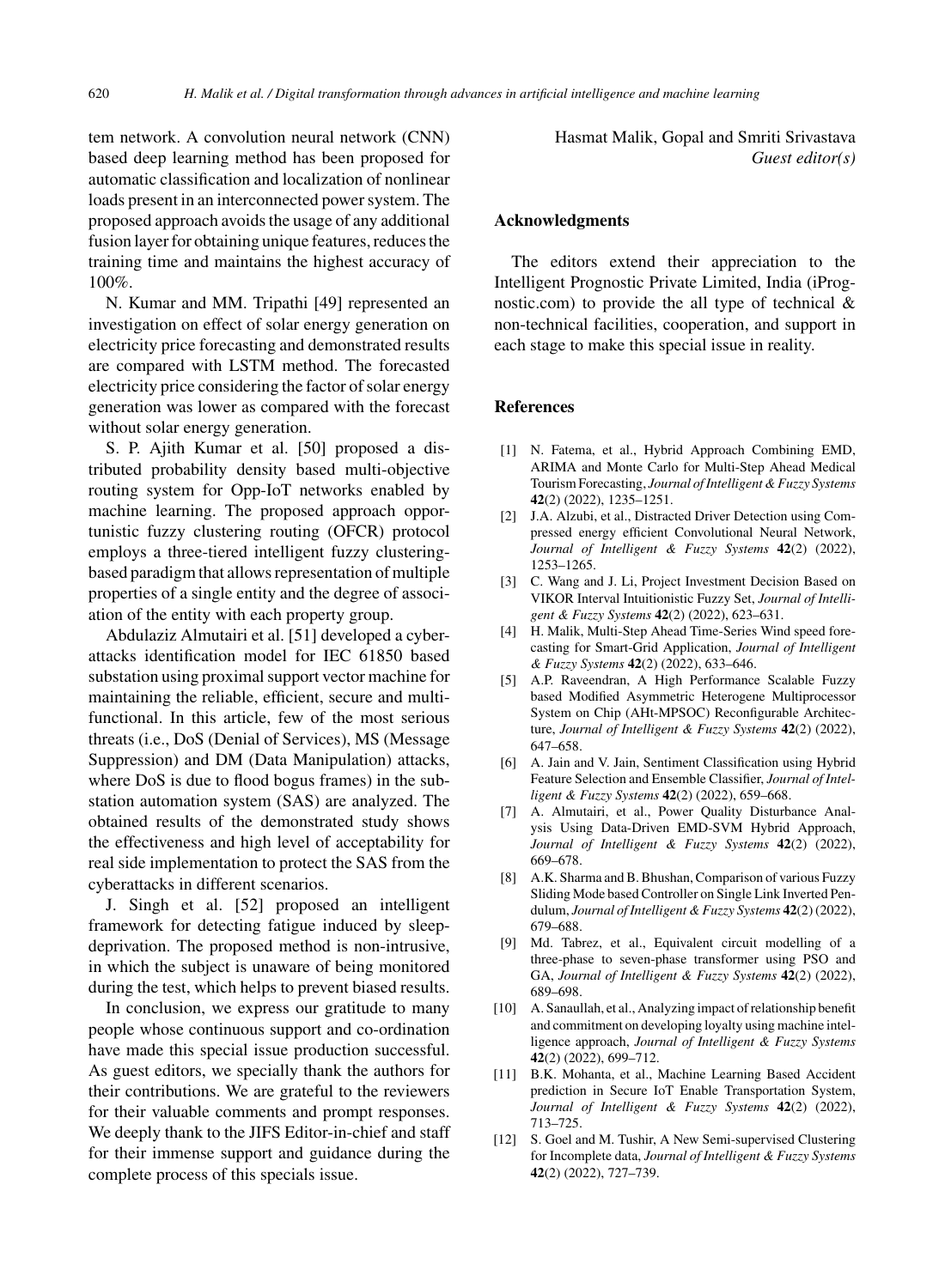- [13] A. Azeem, et al., Real-Time Harmonics Analysis of Digital Substation Equipment Based on IEC-61850 Using Hybrid Intelligent Approach, *Journal of Intelligent & Fuzzy Systems* **42**(2) (2022), 741–754.
- [14] P. Ray, et al., Two Accurate Hybrid Islanding Detection Schemes for Distribution Network, *Journal of Intelligent & Fuzzy Systems* **42**(2) (2022), 755–766.
- [15] A.K. Gautam, et al., An Intelligent BWO Algorithm-Based Maximum Power Extraction from Solar-PV-Powered BLDC Motor-Driven Light Electric Vehicles, *Journal of Intelligent & Fuzzy Systems* **42**(2) (2022), 767–777.
- [16] N. Fatema, Deterministic and probabilistic occupancy detection with a novel heuristic optimization and Back-Propagation (BP) based algorithm, *Journal of Intelligent & Fuzzy Systems* **42**(2) (2022), 779–791.
- [17] M.A. Anees, Reactive power compensation for grid by Packed-U-Cell inverter using Model Predictive Control Strategy with intelligent Multi-objective scheme, *Journal of Intelligent & Fuzzy Systems* **42**(2) (2022), 793–806.
- [18] I. Pervez, An MPPT method using hybrid Radial Movement Optimization with teaching-learning based Optimization under Fluctuating Atmospheric Conditions, *Journal of Intelligent & Fuzzy Systems* **42**(2) (2022), 807–816.
- [19] A. Riyaz, Power Quality Enhancement of a Hybrid Energy Source Powered Packed E-Cell Inverter Using an Intelligent Optimization Technique, *Journal of Intelligent & Fuzzy Systems* **42**(2) (2022), 817–825.
- [20] A. Almutairi, et al., Development of wide area monitoring system for smart grid application, *Journal of Intelligent & Fuzzy Systems* **42**(2) (2022), 827–839.
- [21] S. kaur, et al., PCANet based Biometric System with Fusion of Palmprint and Dorsal Hand Vein, *Journal of Intelligent & Fuzzy Systems* **42**(2) (2022), 841–849.
- [22] M. Asim, et al., MPPT-Based on Bat Algorithm for Photovoltaic Systems Working Under Partial Shading Conditions, *Journal of Intelligent & Fuzzy Systems* **42**(2) (2022), 851–859.
- [23] K. Sarita, et al., Principal component analysis technique for early fault detection, *Journal of Intelligent & Fuzzy Systems* **42**(2) (2022), 861–872.
- [24] O.A. Alzubi, A Deep Learning- based Frechet and Dirichlet Model for Intrusion Detection in IWSN, *Journal of Intelligent & Fuzzy Systems* **42**(2) (2022), 873–883.
- [25] I. Alsaidan, et al., Solar Energy Forecasting using Intelligent Techniques: A Step Towards Sustainable Power Generating System, *Journal of Intelligent & Fuzzy Systems* **42**(2) (2022), 885–896.
- [26] V. Singh Bisht, et al., A Data-Driven Intelligent Hybrid Method for Health Prognosis of Lithium-Ion Batteries, *Journal of Intelligent & Fuzzy Systems* **42**(2) (2022), 897–907.
- [27] S. Malik and P. Bansal, Multimodal Semantic Analysis with Regularized Semantic Autoencoder, *Journal of Intelligent & Fuzzy Systems* **42**(2) (2022), 909–917.
- [28] V. Srivastava and S. Srivastava, Hybrid Optimization Based PID Control of Ball and Beam System, *Journal of Intelligent & Fuzzy Systems* **42**(2) (2022), 919–928.
- [29] S. Gupta, et al., Whale Optimization Based Synchronization and Control of Two Identical Fractional Order Financial Chaotic Systems, *Journal of Intelligent & Fuzzy Systems* **42**(2) (2022), 929–942.
- [30] S. Tyagi, et al., Multimodal biometric system using deep learning based on face and finger vein fusion, *Journal of Intelligent & Fuzzy Systems* **42**(2) (2022), 943–955.
- [31] R. Devarapalli, et al., An approach to solve OPF problems using a novel hybrid whale and sine cosine optimization algorithm, *Journal of Intelligent & Fuzzy Systems* **42**(2) (2022), 957–967.
- [32] N.S. Bhati and M. Khari, A new Ensemble based approach for Intrusion Detection System using Voting, *Journal of Intelligent & Fuzzy Systems* **42**(2) (2022), 969–979.
- [33] S. Sarin, et al., CNN-based Multimodal Touchless Biometric Recognition System using Gait and Speech, *Journal of Intelligent & Fuzzy Systems* **42**(2) (2022), 981–990.
- [34] P. Meghana, et al., Blockchain Technology based Decentralized Energy Management in Multi-Microgrids Including Electric Vehicles, *Journal of Intelligent & Fuzzy Systems* **42**(2) (2022), 991–1002.
- [35] M. Hasan, et al., A Fuzzy Rule Based Control Algorithm for MPPT to Drive the Brushless DC Motor Based Water Pump, *Journal of Intelligent & Fuzzy Systems* **42**(2) (2022), 1003–1014.
- [36] N.A. Setiawan, et al., Classification of Arrhythmia's ECG Signal Using Cascade Transparent Classifier, *Journal of Intelligent & Fuzzy Systems* **42**(2) (2022), 1015–1025.
- [37] P. Srikanth and C. Koley, Fuzzified Time-Frequency Method for Identification and Localization of Power System Faults, *Journal of Intelligent & Fuzzy Systems* **42**(2) (2022), 1027–1039.
- [38] B. Venkateswara Rao, et al., Wind integrated power system to reduce emission: An application of Bat algorithm, *Journal of Intelligent & Fuzzy Systems* **42**(2) (2022), 1041–1049.
- [39] S. Singh and S. Srivastava, Kernel Fuzzy C- Means Clustering with Teaching Learning based Optimization Algorithm (TLBO-KFCM), *Journal of Intelligent & Fuzzy Systems* **42**(2) (2022), 1051–1059.
- [40] Suryakant et al., Improved ANFIS based MRAC observer for Sensorless Control of PMSM, *Journal of Intelligent & Fuzzy Systems* **42**(2) (2022), 1061–1073.
- [41] I. Kumar, et al., Automated White Corpuscles Nucleus Segmentation using Deep Neural Network from Microscopic Blood Smear, *Journal of Intelligent & Fuzzy Systems* **42**(2) (2022), 1075–1088.
- [42] A.K. Gautam, et al., Optimal Power Management Strategy of Regenerative Braking Using Fuzzy Logic Controller for BLDC Motor-Driven E-Rickshaw, *Journal of Intelligent & Fuzzy Systems* **42**(2) (2022), 1089–1098.
- [43] H. Malik, et al., A new hybrid model combining EMD and neural network for multi-step ahead load forecasting, *Journal of Intelligent & Fuzzy Systems* **42**(2) (2022), 1099–1114.
- [44] S. Dhingra and P. Bansal, Designing of a rigorous image retrieval system with amalgamation of artificial intelligent techniques and relevance feedback, *Journal of Intelligent & Fuzzy Systems* **42**(2) (2022), 1115–1126.
- [45] D. Prasad, et al., Grid Interfaced Solar-Wind Hybrid Power Generating Systems using fuzzy-based TOGI Control Technique for Power Quality Improvement, *Journal of Intelligent & Fuzzy Systems* **42**(2) (2022), 1127–1139.
- [46] S. Sharma, et al., Control loop oscillation detection and quantification using PRONY method of IIR filter design and deep neural network, *Journal of Intelligent & Fuzzy Systems* **42**(2) (2022), 1141–1154.
- [47] N. Fatema, et al., Data Driven Intelligent Model for Quality Management in Healthcare, *Journal of Intelligent & Fuzzy Systems* **42**(2) (2022), 1155–1169.
- [48] P. Srikanth and C. Koley, Deep learning and signal processing based algorithm for autorecognition of harmonic loads, *Journal of Intelligent & Fuzzy Systems* **42**(2) (2022), 1171–1184.